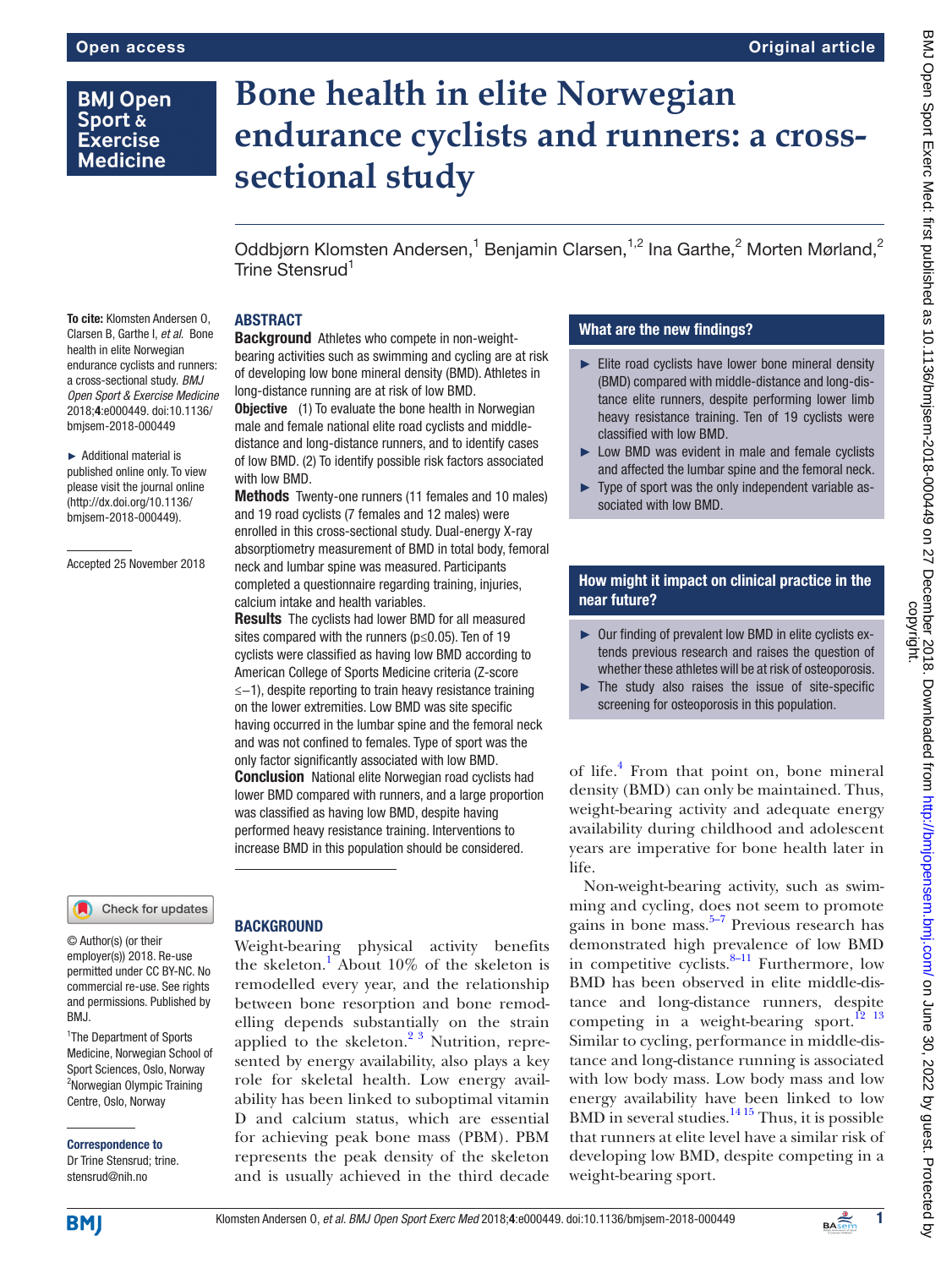#### **OBJECTIVE**

The primary objective of this present study was to compare BMD in total body, lumbar spine and femoral neck in male and female national elite road cyclists with male and female national elite middle-distance and long-distance runners and identify cases of low BMD, classified as having a Z-score of ≤−1 at one or more of the measured sites. The secondary objective was to identify possible risk factors associated with low BMD.

### **METHODS**

#### Study design

We included 40 healthy male and female elite athletes (19 women and 21 males) competing in either road cycling (n=19) or middle-distance and long-distance running (n=21) in this cross-sectional study. BMD expressed as  $gCal/cm<sup>2</sup>$  was compared between groups. Three key BMD measurements were included: BMD for total body, lumbar spine and femoral neck.

#### **Recruitment**

The study sample was a convenience sample. The cycling teams were identified through Union Cycliste Internationale's (UCI) list of teams. UCI Continental Teams with connections to the Oslo area were invited to participate. Furthermore, riders at Pro Continental level or World Tour level who had conducted a dual-energy X-ray absorptiometry (DXA) scan at the Norwegian School of Sport Science or the Norwegian Olympic Training Centre within the last 3 years were invited. Twelve male cyclists chose to participate.

The female cyclists were identified by a list of riders competing at national level, given from the Norwegian Cycle Federation. Seven female cyclists who all had competed for the national team at some point during the last 3 years chose to participate.

The runners were recruited from the national team, national recruit team and elite amateur clubs in the Oslo area. The athletes received a personal email with an invitation and a detailed project description. Eleven female and 10 male middle-distance and long-distance runners chose to participate. Eight of the 22 runners were classified as long-distance runners (preferred distance >3000 m). Thirteen runners were classified as middle-distance runners (preferred distance 800–3000 m). All participants received written informed consent and a detailed project description prior to the enrolment.

#### Inclusion and exclusion criteria

All athletes were between 18 and 35 years old and had competed at national level for a minimum of two consecutive years. Exclusion criteria included a history of smoking, diseases such as Crohn's disease, kidney diseases, rheumatic diseases or bone marrow diseases, which are known to affect the skeleton BMD. Furthermore, athletes were excluded if they had known family history of early-onset osteoporosis (prior to the age of 50).

A DXA Lunar prodigy machine (GE Lunar Radiation, Madison, WI, USA, Software V.5.60) was used to measure fat-free mass, fat mass (FM), body mass index (BMI,  $\text{kg/m}^2$ ) and BMD (gCal/cm<sup>2</sup>). Measurements included total body, lumbar spine (L2–L4) and femoral neck. Lumbar spine and femoral neck were included as they are the most common sites for osteoporotic fractures.<sup>[16](#page-6-0)</sup> The equipment was calibrated each morning prior to the first measurement. Anthropometrical measurements such as height and body mass were measured prior to the DXA scan (Seca scale, Mod: 8777021094, S/N: 5877248124885). Two scans were obtained using Hologic, Massachusetts (Discovery, S/N 83817). These scans were later converted to Lunar Prodigy by cross calibration, using a standardised equation.<sup>[17](#page-6-1)</sup>

The participants attended the DXA scan between 07:00 and 10:00 in a fasting state. Twenty-two of the 40 scans were obtained at an earlier point, as part of an annual health scan performed by the Norwegian Olympic Training Center. Of these 22 scans, 16 were conducted in the previous year, with the remaining 6 a maximum of 3 years old.

Low BMD was defined as having a Z-score ≤−1 and osteoporosis was defined as Z-score ≤−2 with secondary clinical risk factors for fracture. These definitions are recommended by the American College of Sports Medicine when evaluating bone health in athletes, as athletes are more likely to have higher BMD compared with the general population.<sup>1 18</sup> Furthermore, Z-scores are preferred over T-scores in healthy young males and females, because young individuals are most likely to have different anatomical bone structure compared with postmenopausal females.<sup>[19](#page-6-2)</sup>

A questionnaire regarding training, injuries, calcium intake and health variables was answered by the participants using an online questionnaire (Questback, Oslo). The questionnaire consisted of two parts. Part 1 was a non-standardised questionnaire regarding training, previous fractures and health variables, including prevalence of secondary amenorrhoea. Secondary amenorrhoea is defined as the absence of menstrual cycles lasting for more than  $3$  months.<sup>20</sup> The questionnaire was developed with guidance from experts within the fields of overuse injuries and nutrition. Part 2 was a standardised and validated questionnaire used to determine calcium intake per day. $21$ 

#### Statistical analysis

Statistical analyses were performed by using Statistical Package of Social Sciences (SPSS) V.24 and SAS (V.9.3). Demographical data are presented as mean and SD if normally distributed, or median (Mdn) and IQR if skewed. Student's t-test was applied on normally distributed data to compare means between two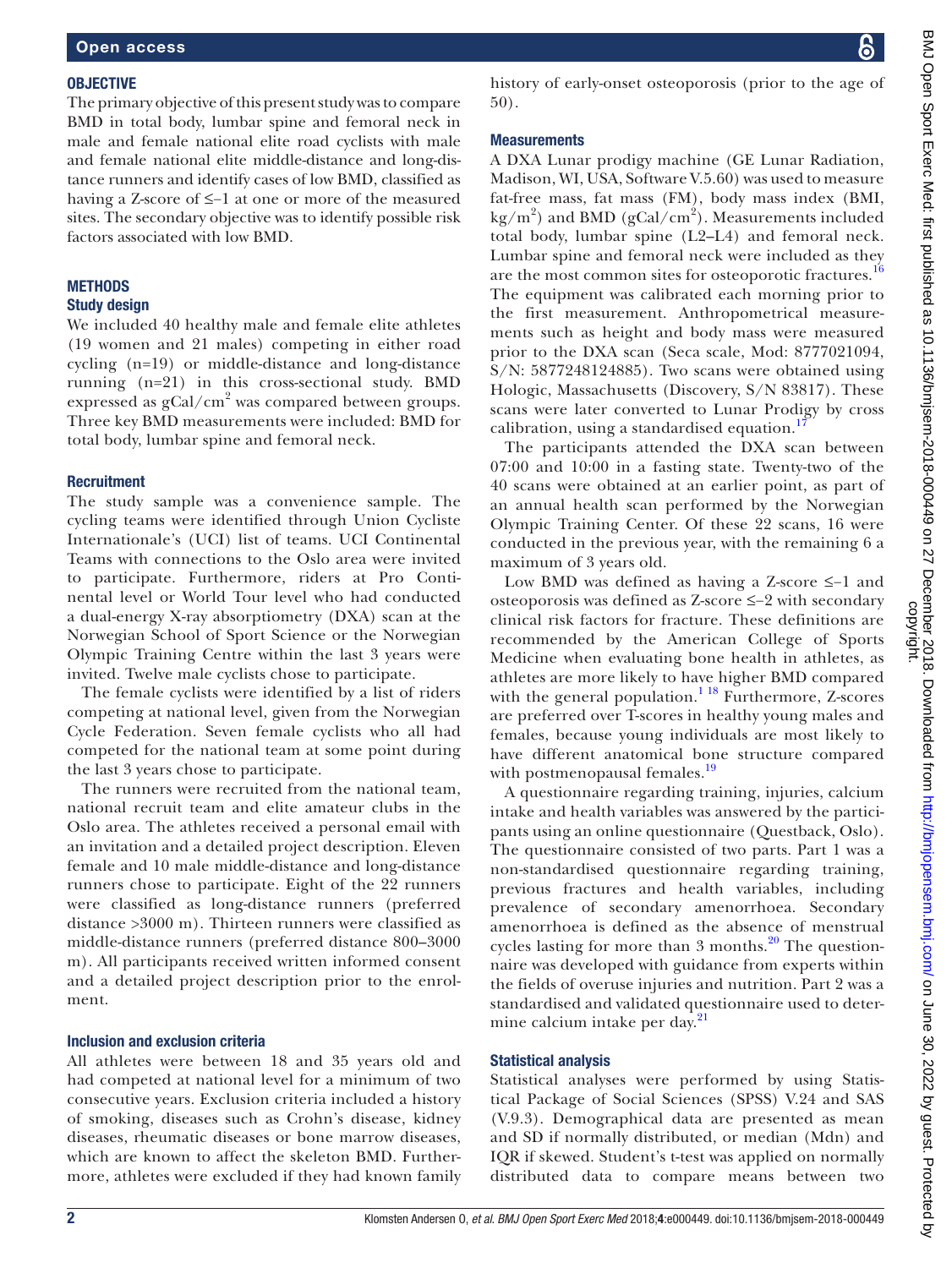<span id="page-2-0"></span>Table 1 Participants' characteristics with anthropometric measures for runners and cyclists. Values are presented as means and SD (n=40)

| <b>Measure</b>          | <b>Runners</b><br>$(n=21)$ | <b>Cyclists</b><br>$(n=19)$ |  |
|-------------------------|----------------------------|-----------------------------|--|
| Age (year)              | 25.4(4.4)                  | 24.0(4.0)                   |  |
| Height (cm)             | 178.1 (11.8)               | 177.1(7.6)                  |  |
| Body mass (kg)          | 65.4 (10.3)                | 70.1 (10.0)                 |  |
| BMI ( $\text{kg/m}^2$ ) | 20.2(1.1)                  | $21.8(1.7)$ *               |  |
| FFM (%)                 | 81(4)                      | 83(5)                       |  |
| FM (%)                  | 15(5)                      | 14(5)                       |  |
|                         |                            |                             |  |

\*P≤0.01.

BMI, body mass index; FFM, fat-free mass; FM, fat mass.

groups. If skewed data, a non-parametric test was used. Binary univariate and multivariate logistical regression was applied to determine associations of low BMD. An alpha value of 0.05 was used for all measurements to determine statistical significance.

#### Ethical considerations

The study was reviewed and approved by the Regional Ethics Committee (REK ref 2016/1976). Each subject gave informed consent prior to enrolment in the study. Data collection was conducted in agreement with the Declaration of Helsinki—ethical principles for medical research involving human subjects.<sup>[22](#page-6-5)</sup>

#### **RESULTS**

#### Participants' anthropometrical characteristics

Between-group analyses demonstrated that runners had lower BMI (p≤0.001) compared with cyclists ([table](#page-2-0) 1). There were no differences observed for any other demographic or anthropometrical measurements between the groups [\(table](#page-2-0) 1). Age and FM were not normally distributed for the cyclists; Mdn: 23.3 years, IQR: 3.4 years and Mdn: 12%, IQR: 8%, respectively.

Furthermore, body mass in runners was not normally distributed (Mdn: 64.0 kg, IQR: 17.9 kg).

#### Participants' sports and health characteristics

[Table](#page-2-1) 2 shows participants' charateristics with sport, injuries and calcium measures. Cyclists had more training hours per year compared with runners (p≤0.001). Calcium intake was similar in both groups. Sixteen of 17 cyclists reported to perform heavy resistance training on lower extremities for minimum of 2 consecutive months during the past 2 years. Furthermore, 15 of 16 reported to train heavy resistance training during the season of the DXA measurement. By contrast, only five runners reported the same. There was no difference in total fractures between cyclists and runners during their career. However, there were differences in type of fractures. Cyclists had higher cumulative incidence of acute fractures compared with runners (p≤0.05). Conversely, runners had higher cumulative incidence of stress fractures compared with cyclists. The difference was not considered statistically significant. Age of starting to compete was not normally distributed for runners (Mdn: 16, IQR: 9).

#### Participants' DXA characteristics

[Table](#page-3-0) 3 displays participants' DXA measures. Runners had significantly higher BMD (p≤0.05) for all measured sites. The largest difference was observed in total BMD  $(p \le 0.01)$ . Low BMD, classified as having an age-matched Z-score of ≤−1 for minimum one of the measured sites, was found in 10 out of 19 (53%) cyclists.<sup>18</sup> Low BMD was not confined to females. Four of seven females and 6 of 12 males were classified with low BMD. None of the runners had an age-matched Z-score ≤−1. Of the 10 cyclists with low BMD, 7 had low BMD in the lumbar spine, 4 had low BMD in the femoral neck and 1 had low total BMD. Two cyclists had low BMD in more than one site. One cyclist was classified as osteoporotic (Z-score ≤−2) in the lumbar

<span id="page-2-1"></span>Table 2 Participants' characteristics with sport, injuries and calcium measures for runners and cyclists. Values are presented as means and SD (n=38)

| <b>Measure</b>                               | <b>Runners</b><br>$(n=21)$ | <b>Cyclists</b><br>$(n=17)$ <sup>*</sup> |  |
|----------------------------------------------|----------------------------|------------------------------------------|--|
| Started competing (age)                      | 18(5)                      | 16(1)                                    |  |
| Years competing                              | 7(3)                       | 7(3)                                     |  |
| Training hours (last year)                   | 549 (170)**                | 909 (124)**                              |  |
| Calcium intake (mg/day)                      | 1503 (674)                 | 1324 (558)                               |  |
| Number of athletes training HRT last 2 years | 5                          | 16                                       |  |
| Incident total career acute fractures (%)    | $14*$                      | $59*$                                    |  |
| Incident† total career stress fractures (%)  | 48                         | 12                                       |  |

\*P≤0.05. \*\*P≤0.01.

†Cumulative incidence.

‡Two male cyclists did not respond to the questionnaire and were excluded from the present analysis.

HRT, heavy resistance training.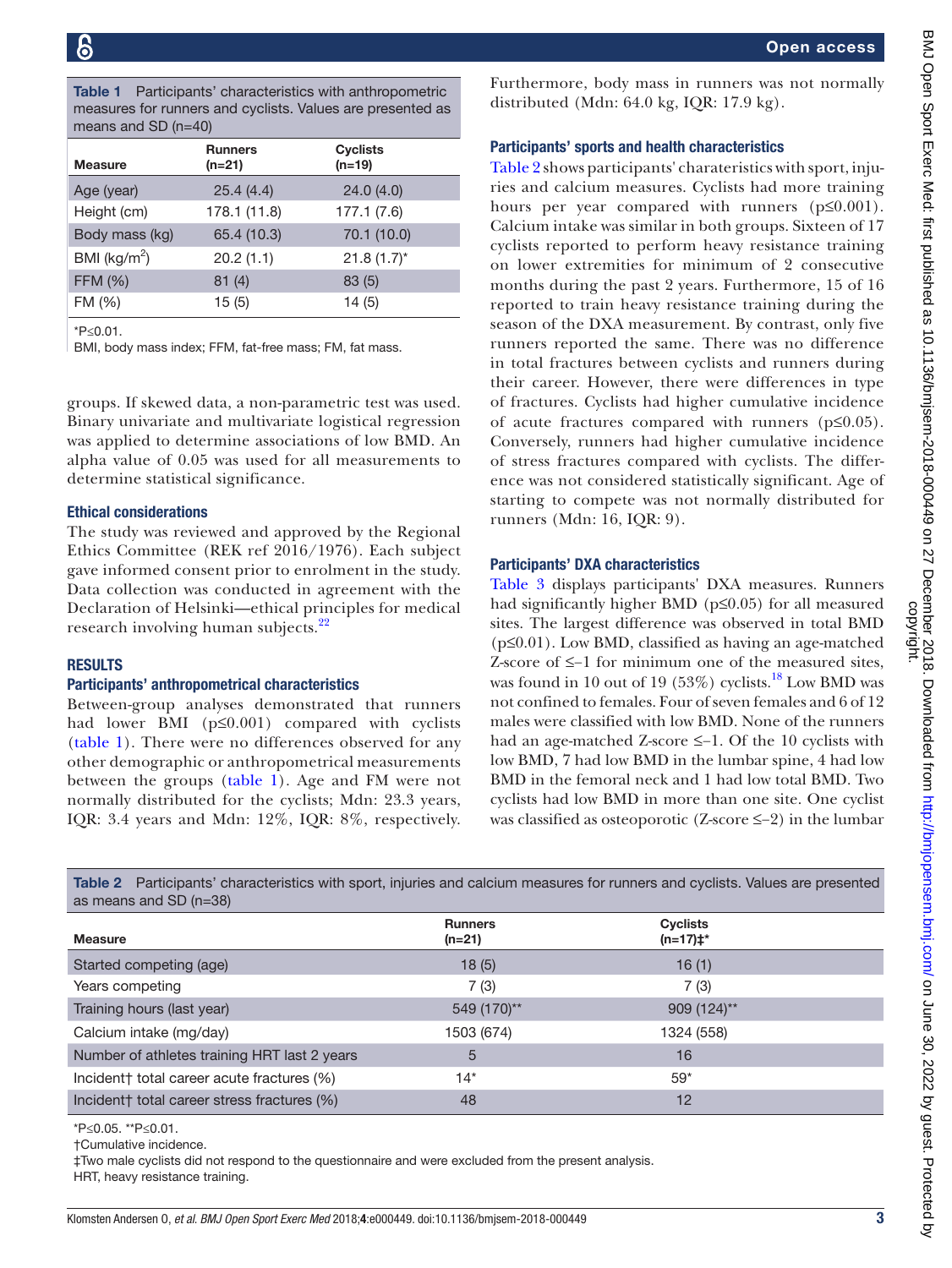<span id="page-3-0"></span>

| Table 3 Dual-energy X-ray absorptiometry measurements expressed as bone mineral density (g/cm <sup>2</sup> ) for runners and<br>cyclists. Values are presented as means and SD (n=40) |                            |                      |  |  |
|---------------------------------------------------------------------------------------------------------------------------------------------------------------------------------------|----------------------------|----------------------|--|--|
| <b>Measure</b>                                                                                                                                                                        | <b>Runners</b><br>$(n=21)$ | Cyclists<br>$(n=19)$ |  |  |
| L-spine L2-L4 $(g/cm2)$                                                                                                                                                               | 1.267 (0.094)*+            | $1.166(0.144)*$      |  |  |

| Femoral neck (g/cm <sup>2</sup> )           | $1.157(0.124)*$   | $1.052(0.123)*$   |
|---------------------------------------------|-------------------|-------------------|
| Total BMD (g/cm <sup>2</sup> )              | $1.283(0.090)$ ** | $1.195(0.102)$ ** |
| Number of athletes with Z-score $\leq -1$   |                   | 10                |
| Number of athletes with Z-score $\leq -2$ . |                   |                   |
| *P≤0.05; P≤0.01.                            |                   |                   |

†Missing data form one subject.

BMD, bone mineral density; L-spine, lumbar spine.

spine, with secondary clinical risk factors for fracture (previous spinal fracture). $^{18}$  $^{18}$  $^{18}$ 

#### Regression model

Training hours in the previous year and cumulative incidence of acute fractures were significantly associated with low BMD [\(table](#page-3-1) 4). However, this relationship became insignificant when type of sport was entered as a covariate in the multivariate regression analysis. Furthermore, subgroup analysis revealed no significant relationship between secondary amenorrhoea and BMD in female athletes.

#### **DISCUSSION**

Our main finding was that compared with runners, cyclists had significantly lower BMD for all measured sites. This extends previous research done in the UK and the USA.<sup>5 23 24</sup> Ten of 19 cyclists had BMD Z-scores ≤−1, despite that all, but one rider, reported to train heavy resistance training on the lower extremities in the

previous 2 years. Low BMD was not confined to females. One male rider was classified as osteoporotic (Z-score ≤−2) and he had secondary clinical risk factors for fracture (previous spinal fracture).<sup>18</sup> In contrast, none of the runners had low BMD for any of the measured sites. The logistic regression model revealed no significant relationship with any independent variables, except type of sport. Thus, the difference in BMD observed between runners and cyclists appears to be attributed to the difference in mechanical strain exerted on the skeleton by gravitational forces.

#### BMD and strength training

There is currently limited research regarding the prevalence of strength training in elite cyclists and its effect on BMD. To the best of our knowledge, this is the first study to demonstrate that a high proportion of elite cyclists have BMD Z-scores ≤−1, despite reporting to train heavy resistance training on the lower extremities. It should be acknowledged that similar results have been reported

<span id="page-3-1"></span>

| Univariate binary logistic analysis of factors for low BMD for all participants (cyclists, n=19; runners, n=21)<br>Table 4 |           |                              |          |  |  |
|----------------------------------------------------------------------------------------------------------------------------|-----------|------------------------------|----------|--|--|
| Factor                                                                                                                     | <b>OR</b> | 95% CI                       | P value  |  |  |
| Age (year)                                                                                                                 | 1.068     | $(0.907 \text{ to } 1.257)$  | 0.429    |  |  |
| Height (cm)                                                                                                                | 0.985     | $(0.917 \text{ to } 1.058)$  | 0.683    |  |  |
| Body mass (kg)                                                                                                             | 0.998     | $(0.932 \text{ to } 1.069)$  | 0.956    |  |  |
| BMI ( $\text{kg/m}^2$ )                                                                                                    | 1.124     | $(0.740 \text{ to } 1.706)$  | 0.583    |  |  |
| <b>FFM (%)</b>                                                                                                             | 1.166     | $(0.984 \text{ to } 1.381)$  | 0.077    |  |  |
| FM (%)                                                                                                                     | 0.903     | $(0.767 \text{ to } 1.064)$  | 0.223    |  |  |
| Started competing (age) <sup>+</sup>                                                                                       | 1.020     | (0.876 to 1.188)             | 0.795    |  |  |
| Years competing †                                                                                                          | 0.940     | $(0.745 \text{ to } 1.186)$  | 0.603    |  |  |
| Training hours (year)t                                                                                                     | 1.006     | $(1.001 \text{ to } 1.011)$  | $0.011*$ |  |  |
| $Ca$ (mg/day) $\dagger$                                                                                                    | 0.999     | $(0.998 \text{ to } 1.000)$  | 0.205    |  |  |
| Number of athletes training HRT last 2 years                                                                               | 0.134     | $(0.015 \text{ to } 1.212)$  | 0.074    |  |  |
| Incident‡ total career acute fractures (%)+                                                                                | 7.000     | $(1.413 \text{ to } 34.682)$ | $0.017*$ |  |  |
| Incident‡ total career stress fractures (%)+                                                                               |           |                              |          |  |  |

\*P≤0.05;

†Missing data form two participants.

‡Cumulative incidence.

BMD, bone mineral density; BMI, body mass index; Ca, calcium; FFM, fat-free mass; FM, fat mass; HRT, heavy resistance training.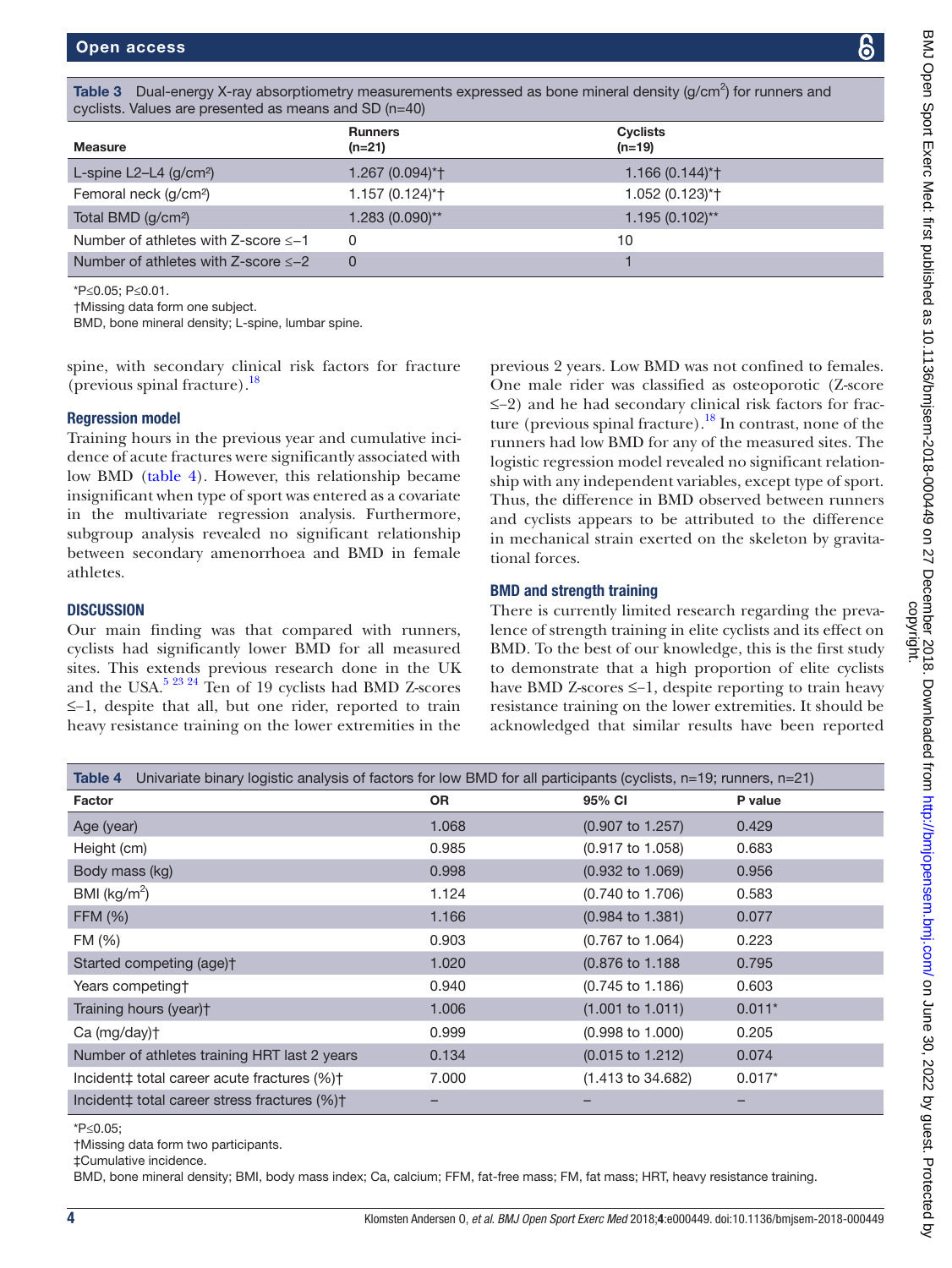in recreational cyclists. $10$  Unfortunately, no information regarding intensity or frequency was given in the aforementioned study, or in ours, which makes it difficult to compare the results. Furthermore, the findings in the present study contradict recent research by Mathis and Caputo, $25$  who found that resistance training was positively associated with BMD in the lumbar spine and hip bone in recreational male road cyclists (age 31–69 years). It is possible that the large amount of non-weight-bearing training conducted by the athletes in the present study attenuated the osteogenic effect elicited by the resistance training. Most studies documenting a beneficial effect of resistance training on bone mass are longitudinal studies, lasting for minimum 7–12 months, with two to three sessions per week.<sup>[26 27](#page-6-8)</sup> Usually, cyclists perform strength training during off-season, which is the winter months from October to January. Thus, 2–4 months of strength training might not be sufficient to elicit the bone modelling process.

#### Low BMD (Z-score <−1) was site specific

The prevalence of low BMD in the present study was site specific, having occurred in the lumbar spine and the femoral neck. In contrast, only one rider had low total body BMD. Previous research has shown that both the lumbar spine and the femoral neck are risk areas of low BMD in cyclists. $9^{11}$   $23$   $24$  The spine and, to some extent, the femoral neck consist of trabecular bone. This has a higher metabolism compared with cortical bone, which is the main constituent of the skeleton. Thus, it is hypothesised that trabecular bone responds to loading and unloading earlier than cortical bone.

#### Cycling performance depends on power-to-weight ratio

Elite cyclists, as well as long-distance runners, have a reputation of an unhealthy focus on leanness and low body mass. Sundgot-Borgen and Torstveit<sup>28</sup> reported that  $8\%$ of Norwegian male athletes suffered from eating disorders, and an alternative terminology to the female athlete triad, relative energy deficiency in sport (RED-S), has been proposed, in part to acknowledge male athletes.<sup>[1](#page-5-6)</sup> The syndrome involves energy deficit as the main component. In cycling, the most important performance marker is power-to-weight ratio, or watt per kilogram. Thus, a reduction in body mass will increase cycling performance if power is sustained. There are reports of cyclists trying to enhance their power-to-weight ratio at the expense of energy intake.<sup>29</sup> Furthermore, due to prolonged exercise, cyclists may be at risk of having suboptimal energy intake during training, which has been associated with low bone mass.<sup>130</sup> Unfortunately, eating habits and the prevalence of RED-S are unknown in our sample.

Calcium intake is closely linked to the total energy intake. In the present study, all athletes had an adequate calcium intake and calcium was not associated with low BMD in cyclists. This is consistent with previous research, which has not been able to demonstrate a significant relationship between calcium intake and BMD in

cyclists.[7 9 23](#page-5-9) Recent research has shifted focus from total calcium consumption to the timing of calcium intake. The dermal loss of calcium during prolonged exercise has shown to elevate the expression of parathyroid hormone (PTH) and cross linked C-telopeptide of type 1 collagen (CTX-1) in serum, which are biomarkers associated with higher osteoclastic activity and bone loss. Haakonssen and colleagues<sup>31</sup> demonstrated that a calcium-rich meal 90 min prior to intensive exercise decreased the expression of PTH and CTX-1. This is especially relevant for cyclists who often compete for several hours in warm climate and the dermal loss of calcium is thought to be substantial. We did not investigate the timing of calcium intake in our study.

#### Secondary amenorrhoea

Energy deficits have been linked to secondary amenorrhoea in female athletes. $32$  Sixty-seven per cent of the female athletes in the present study reported that they, at some point during their career, had experienced secondary amenorrhoea. The distribution was similar in cyclists and runners. We found no relationship between secondary amenorrhoea and prevalence of low BMD. Furthermore, none of the female runners with secondary amenorrhoea and previous stress fractures displayed low levels of BMD. This is surprising as both stress fractures and secondary amenorrhoea have been associated with low BMD in previous research.<sup>12 33–35</sup> Thus, it is possible that our study was underpowered to show this relationship. In addition, several other nutritional and hormonal factors, such as vitamin D, oestrogen, steroidal contraceptives, cortisol and testosterone, are thought to influence  $BMD$ .<sup>36–38</sup> Unfortunately, we were not able to measure these markers, which potentially could have given valuable insight to the differences observed in BMD.

#### Strength and limitations

The sample consisted of homogenous and highly trained individuals. Note that all cyclists competed at an international level. Thus, it is likely that they share similar characteristics of elite cyclists in other countries, making the results of the present study generalisable to elite Caucasian cyclists. Although elite athletes are more challenging to recruit than lower level/recreational athletes, we chose to limit our inclusion to a homogenous group of high-level athletes, at the expense of a larger sample size and statistical limitations. This priority may have resulted in that some associations between independent variables and BMD being overlooked. In this study, we did not identify any runners with BMD Z-scores ≤−1. This could speak to high-quality management and education of these athletes in Norway's specialised elite training programme (Olympiatoppen). It would be erroneous to conclude that elite runners are not at risk of having low BMD. A study including larger number of participants would be able to estimate the actual difference in risk between groups more accurately.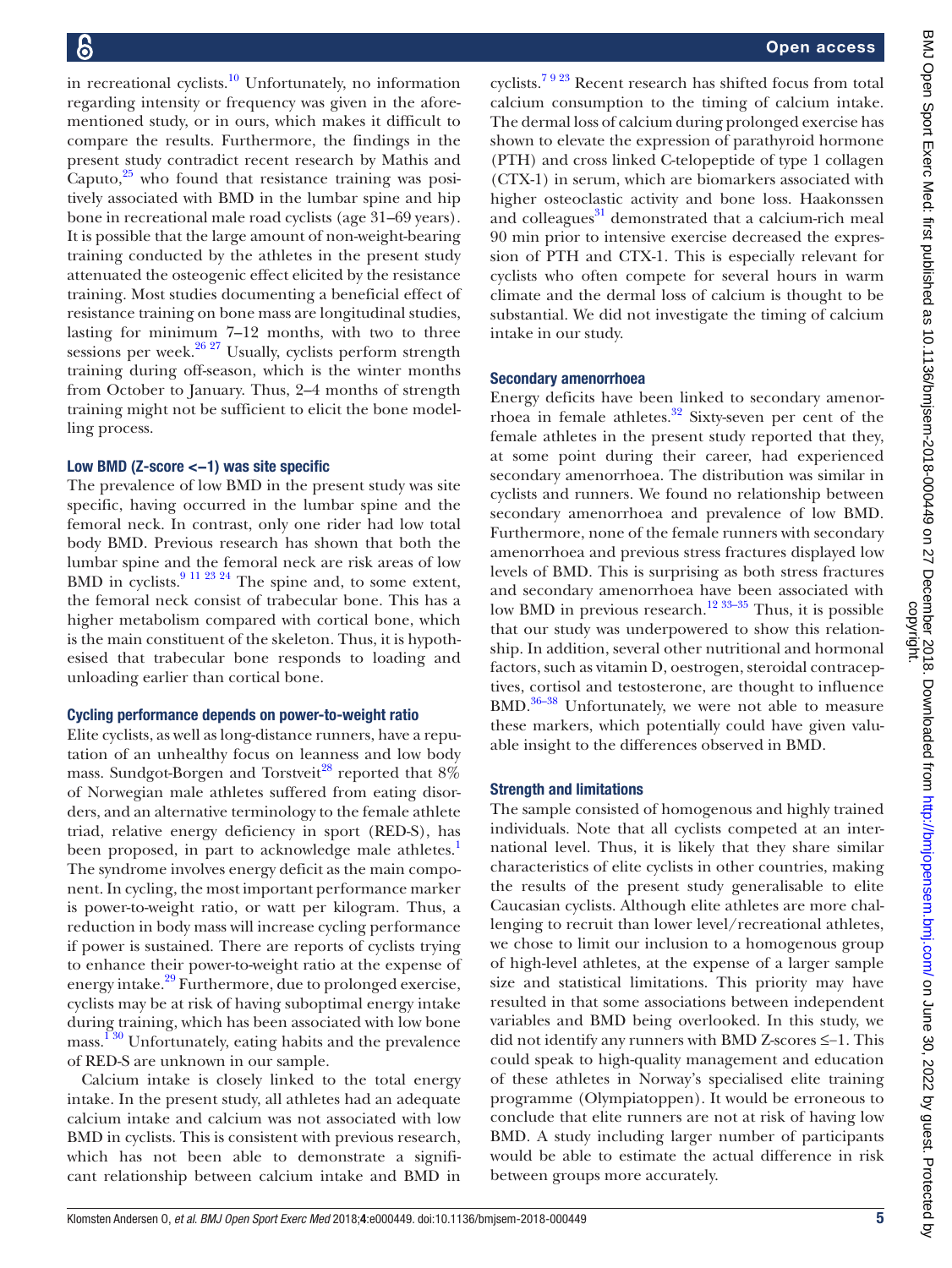The participants in the present study are likely to be lighter and smaller compared with the norms in the DXA database. DXA measures BMD in a two-dimensional frame, and is influenced by bone size. Larger bones will have higher areal BMD, compared with smaller bones, even with the same volumetric density. $39$  To account for this confounding effect, bone mineral apparent density has been introduced, and it is recommended to be applied when assessing BMD in children. $39-41$  In the present study, we did not correct for bone size, which could result in an overdiagnosing of low BMD. However, the participants in the present study cannot be regarded as individuals with short stature. Thus, it is debatable how meaningful such an adjustment would have been. $4243$ Future research should consider the use of quantitative CT, as it measures BMD in a three-dimensional frame and can more accurately measure bone microarchitecture and bone strength.<sup>[44](#page-6-16)</sup>

The DXA scans were obtained by using several, but experienced technicians. All but two DXA scans were performed on the same equipment (Lunar Prodigy). The remaining two were measured on a Hologic scanner. However, a rerun of the analysis excluding the Hologic results did not alter our results. Furthermore, all health, nutrition and fracture history was based on a questionnaire. Thus, a potential recall bias should be acknowledged.

#### Practical implications

Our findings extend previous studies that reported a proportion of cyclists to have low BMD (Z-score ≤−1). The novelty is, however, that elite cyclists report to have been performing heavy resistance training and still display low BMD. Unfortunately, due to the study design, it is not possible to assess whether the strength training performed has had a positive effect on the skeleton.

Little is known regarding the prevalence of osteoporotic fractures later in life in elite cyclists, or if low BMD (Z-score ≤−1) is associated with an increased prevalence of fractures in this population. However, what is known from research is that competitive cyclists display lower levels of BMD compared with their active peers already during adolescence.<sup>45</sup> Furthermore, both male and female cyclists have been observed to lose as much as 1%–1.5% of BMD in the lumbar spine and femoral neck during the course of a competitive season. $\frac{11}{11}$  $\frac{11}{11}$  $\frac{11}{11}$  This corresponds to the accelerated bone loss observed in postmenopausal women[.46](#page-6-18) Moreover, a higher prevalence of osteopenia and osteoporosis has been displayed in highly trained master cyclists, when compared with inactive controls  $(89.5\% \text{ vs } 61.1\% \text{, respectively}).$ <sup>47</sup> Although a Z-score ≤−1 cannot be considered a disease, existing evidence warrants close monitoring of cyclists with low BMD. Further, it raises the question whether interventions to increase BMD in this population should be considered.

#### **CONCLUSION**

National elite Norwegian road cyclists had lower BMD compared with runners, and a large proportion was classified as having low BMD, despite having performed heavy resistance training. Interventions to increase BMD in this population should be considered.

Acknowledgements We express our very great appreciation to all the participating athletes and to Erling Hisdal for valuable help in the recruitment process.

Contributors OKA contributed to the original idea of this study and drafted the manuscript. TS was the main supervisor and senior researcher of the study. All statistical analyses were performed by OKA and BC. All authors commented and contributed with important intellectual content and final approval of the version to be published.

Funding The authors have not declared a specific grant for this research from any funding agency in the public, commercial or not-for-profit sectors.

Competing interests None declared.

Patient consent for publication Not required.

Ethics approval The study was reviewed and approved by the Regional Ethics Committee (REK ref 2016/1976).

Provenance and peer review Not commissioned; internally peer reviewed.

Data sharing statement Statistical analyses and data sets are available from the corresponding author.

Open access This is an open access article distributed in accordance with the Creative Commons Attribution Non Commercial (CC BY-NC 4.0) license, which permits others to distribute, remix, adapt, build upon this work non-commercially, and license their derivative works on different terms, provided the original work is properly cited, appropriate credit is given, any changes made indicated, and the use is non-commercial. See: <http://creativecommons.org/licenses/by-nc/4.0/>

#### **REFERENCES**

- <span id="page-5-6"></span>1. Mountjoy M, Sundgot-Borgen J, Burke L, *et al*. The IOC consensus statement: beyond the female athlete triad--Relative Energy Deficiency in Sport (RED-S). *[Br J Sports Med](http://dx.doi.org/10.1136/bjsports-2014-093502)* 2014;48:491–7.
- <span id="page-5-0"></span>2. Rubin CT, Lanyon LE. Regulation of bone formation by applied dynamic loads. *[J Bone Joint Surg Am](http://dx.doi.org/10.2106/00004623-198466030-00012)* 1984;66:397–402.
- 3. Frost HM. Bone "mass" and the "mechanostat": a proposal. *[Anat](http://dx.doi.org/10.1002/ar.1092190104)  [Rec](http://dx.doi.org/10.1002/ar.1092190104)* 1987;219:1–9.
- <span id="page-5-1"></span>4. Bonjour J-P, Theintz G, Law F, *et al*. Peak bone mass. *[Osteoporosis](http://dx.doi.org/10.1007/BF01623429)  [International](http://dx.doi.org/10.1007/BF01623429)* 1994;4–S7–13.
- <span id="page-5-2"></span>5. Stewart AD, Hannan J. Total and regional bone density in male runners, cyclists, and controls. *[Med Sci Sports Exerc](http://dx.doi.org/10.1097/00005768-200008000-00003)* 2000;32:1373–7.
- 6. Medelli J, Lounana J, Menuet JJ, *et al*. Is osteopenia a health risk in professional cyclists? *[J Clin Densitom](http://dx.doi.org/10.1016/j.jocd.2008.07.057)* 2009;12:28–34.
- <span id="page-5-9"></span>7. Campion F, Nevill AM, Karlsson MK, *et al*. Bone status in professional cyclists. *[Int J Sports Med](http://dx.doi.org/10.1055/s-0029-1243616)* 2010;31:511–5.
- <span id="page-5-3"></span>Nichols JF, Palmer JE, Levy SS. Low bone mineral density in highly trained male master cyclists. *[Osteoporos Int](http://dx.doi.org/10.1007/s00198-003-1418-z)* 2003;14:644–9.
- <span id="page-5-8"></span>9. Barry DW, Kohrt WM. BMD decreases over the course of a year in competitive male cyclists. *[Journal of Bone and Mineral Research](http://dx.doi.org/10.1359/jbmr.071203)* 2008;23:484–91.
- <span id="page-5-7"></span>10. Smathers AM, Bemben MG, Bemben DA. Bone density comparisons in male competitive road cyclists and untrained controls. *[Med Sci](http://dx.doi.org/10.1249/MSS.0b013e318185493e)  [Sports Exerc](http://dx.doi.org/10.1249/MSS.0b013e318185493e)* 2009;41:290–6.
- <span id="page-5-10"></span>11. Sherk VD, Barry DW, Villalon KL, *et al*. Bone loss over 1 year of training and competition in female cyclists. *[Clin J Sport Med](http://dx.doi.org/10.1097/JSM.0000000000000050)* 2014;24:331–6.
- <span id="page-5-4"></span>12. Burrows M, Bird S. The physiology of the highly trained female endurance runner. *[Sports Med](http://dx.doi.org/10.2165/00007256-200030040-00004)* 2000;30:281–300.
- 13. Hind K, Truscott JG, Evans JA. Low lumbar spine bone mineral density in both male and female endurance runners. *[Bone](http://dx.doi.org/10.1016/j.bone.2006.03.012)* 2006;39:880–5.
- <span id="page-5-5"></span>14. Gibbs JC, Nattiv A, Barrack MT, *et al*. Low bone density risk is higher in exercising women with multiple triad risk factors. *[Med Sci Sports](http://dx.doi.org/10.1249/MSS.0b013e3182a03b8b)  [Exerc](http://dx.doi.org/10.1249/MSS.0b013e3182a03b8b)* 2014;46:167–76.
- 15. Tenforde AS, Fredericson M, Sayres LC, *et al*. Identifying sexspecific risk factors for low bone mineral density in adolescent runners. *[Am J Sports Med](http://dx.doi.org/10.1177/0363546515572142)* 2015;43:1494–504.